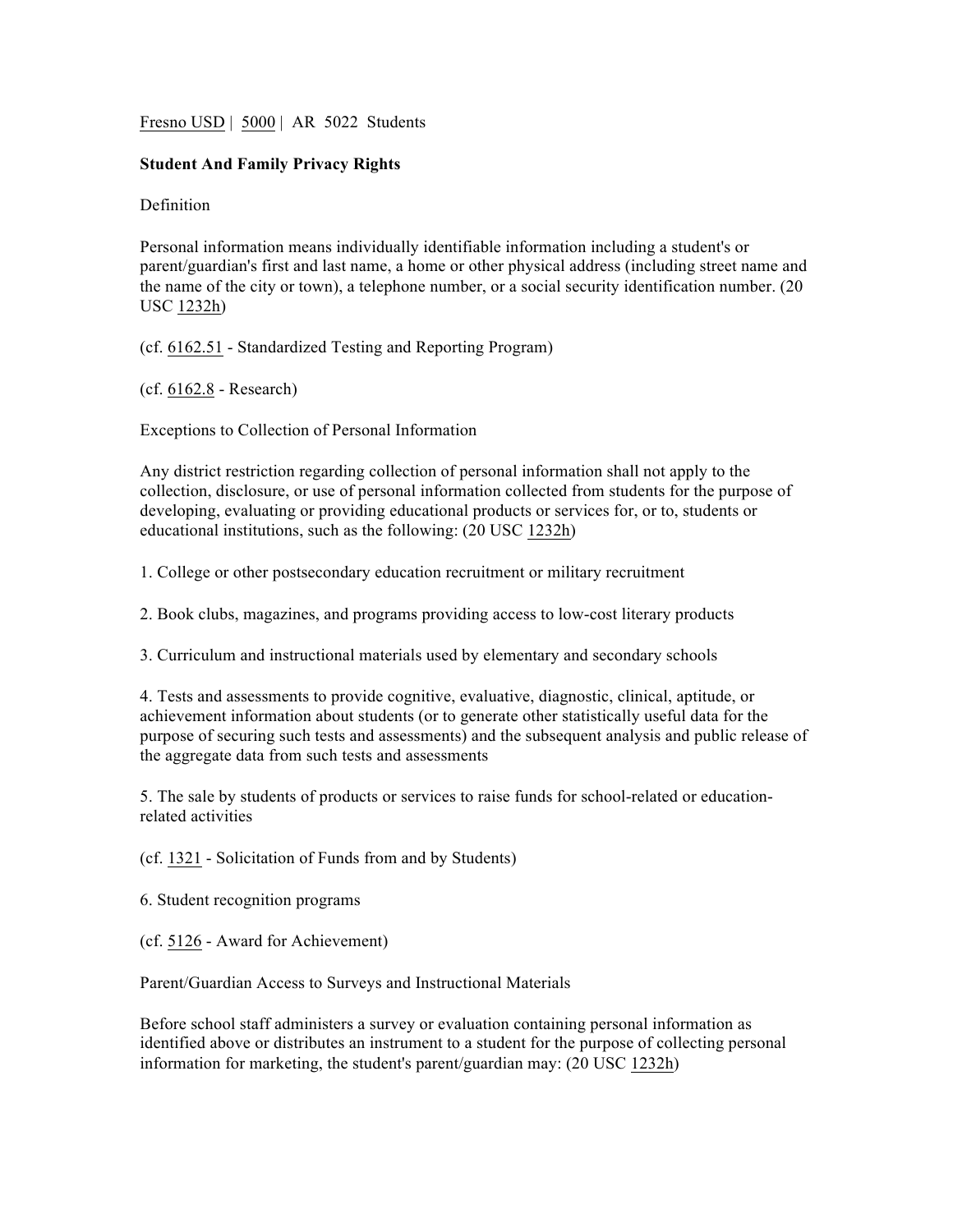1. Upon request, inspect that survey or instrument before it is administered or distributed to his/her child or any instructional material used as part of his/her child's educational curriculum

(cf. 5020 - Parent Rights and Responsibilities)

Within a reasonable period of time of receiving a request, the principal or designee shall permit a parent/guardian to view a survey, instrument or instructional material. A parent/guardian may view the document any time during normal business hours.

2. Refuse to allow his/her child to participate in the activity

Students whose parents/guardians exercise this option shall not be penalized by the district. (20 USC 1232h)

Health Examinations

No school official or staff member shall subject a student to a non-emergency, invasive physical examination as a condition for school attendance, except as permitted or required under California law. (20 USC 1232h)

Invasive physical examination means any medical examination that involves the exposure of private body parts or any act during such examination that includes incision, insertion or injection into the body, but does not include a properly authorized hearing, vision or scoliosis screening. (20 USC 1232h)

(cf. 5131.61 - Drug Testing)

(cf. 5141.3 - Health Examinations)

Notifications

At the beginning of the school year, the Superintendent or designee shall notify parents/guardians of: (20 USC 1232h)

1. The district's policy regarding student privacy

2. The process to opt their children out of participation in any activity described in this policy and administrative regulation

3. The specific or approximate dates during the school year when the following activities are scheduled:

- a. Survey requesting personal information
- b. Physical exams or screenings

c. Collection of personal information from students for marketing